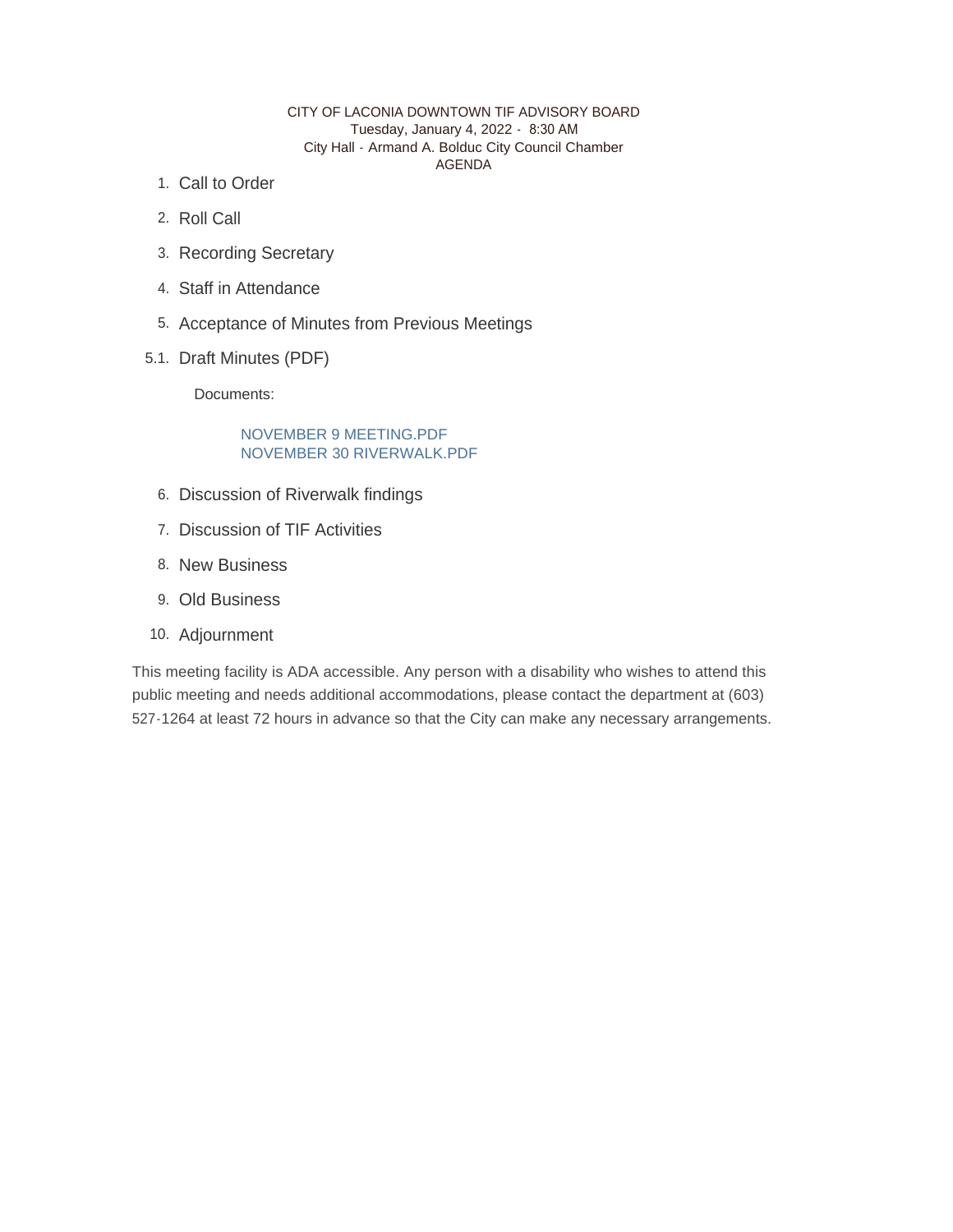## CITY OF LACONIA DOWNTOWN TIF ADVISORY BOARD Tuesday, November 9, 2021 - 8:30 AM City Hall - Armand A. Bolduc City Council Chamber **Minutes**

11/9/2021 - Minutes

1. Call to Order

The meeting was called to order at 8:40 AM.

2. Roll Call

The following members were present: Chris Condodemetraky, Breanna Neal, Charlie St. Clair, and Rob Mora to Order<br>
meeting was called to order at 8:40 AM.<br>
Call<br>
Collwing members were present: Chris Condodemetraky, Breanna Neal, Charlie St. Clair, and Rob<br>
Ording Secretary<br>
Mora, Assistant Planner<br>
in Attendance<br>
Mora, Assist

3. Recording Secretary

Rob Mora, Assistant Planner

Staff in Attendance 4.

Rob Mora, Assistant Planner

- 5. Acceptance of Minutes from Previous Meetings
- 5.1. Draft Minutes from Oct 26 2021 (PDF)

Chair B. Neal: Asked if everyone had a chance to review the minutes and if anyone had any suggested changes.

No one requested any changes.

Chair B. Neal: Accepted the minutes as presented.

6. Discussion of TIF Activities

Chair B. Neal: Asked if we could obtain a copy of the TIF Master Plan for the next meeting.

The board discussed the status of the Riverwalk. There was concern from the board with where the project had been left off. The board also questioned maintenance and funding for any extension of the river walk.

The board discussed what activities they would like to see completed in the TIF and what the Master Plan amended to achieve those goals. The following items were once again highlighted as potential goals of the TIF: Wayfinding for downtown, portage point for kayaks, banner poles downtown, and bridge lighting.

The board concluded a site walk was needed to gather consensus for the Riverwalk and Wayfinding signage.

The board scheduled a site walk of the Riverwalk on November 30 at 8:30, starting at City Hall.

The board also scheduled its next meeting for January 4, 2022, at 8:30 at City Hall.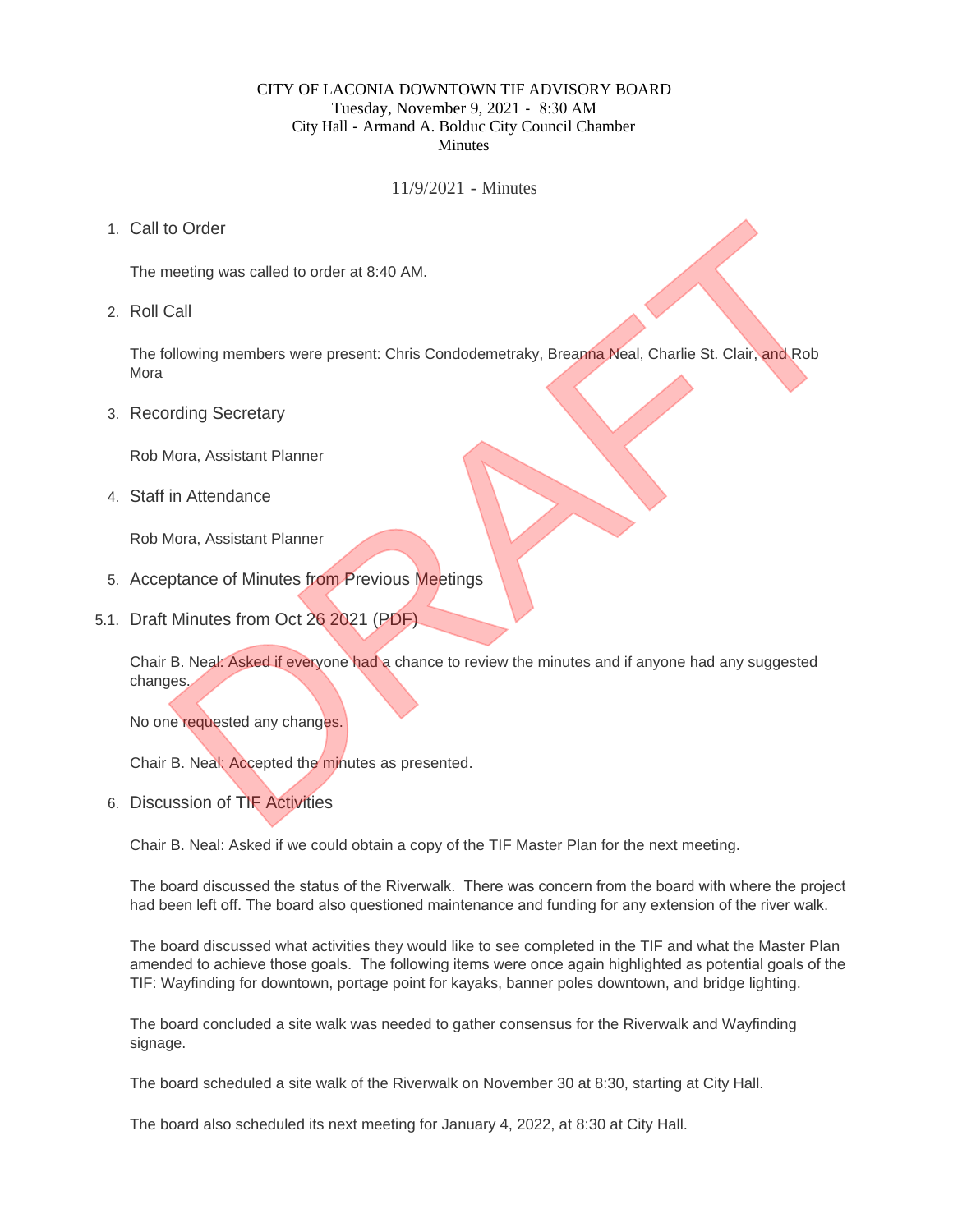# 7. Public Comment

Patrick Wood: Discussed the status of the downtown parking garage, referring to the Land and building subcommittee that met on 11/8/2021.

The board discussed the need for the redevelopment of parking in the downtown area. P. Wood discussed the idea of adding carports with solar arrays on the top level of the Parking Garage with the board.

- 8. New Business
- 9. Old Business
- Adjournment 10.

The meeting was adjourned at 9:30 AM. Business<br>Business<br>umment<br>ectully submitted<br>Int Mora, Assistant Planner<br>Submitted<br>Submitted

Respectfully submitted

Robert Mora, Assistant Planner